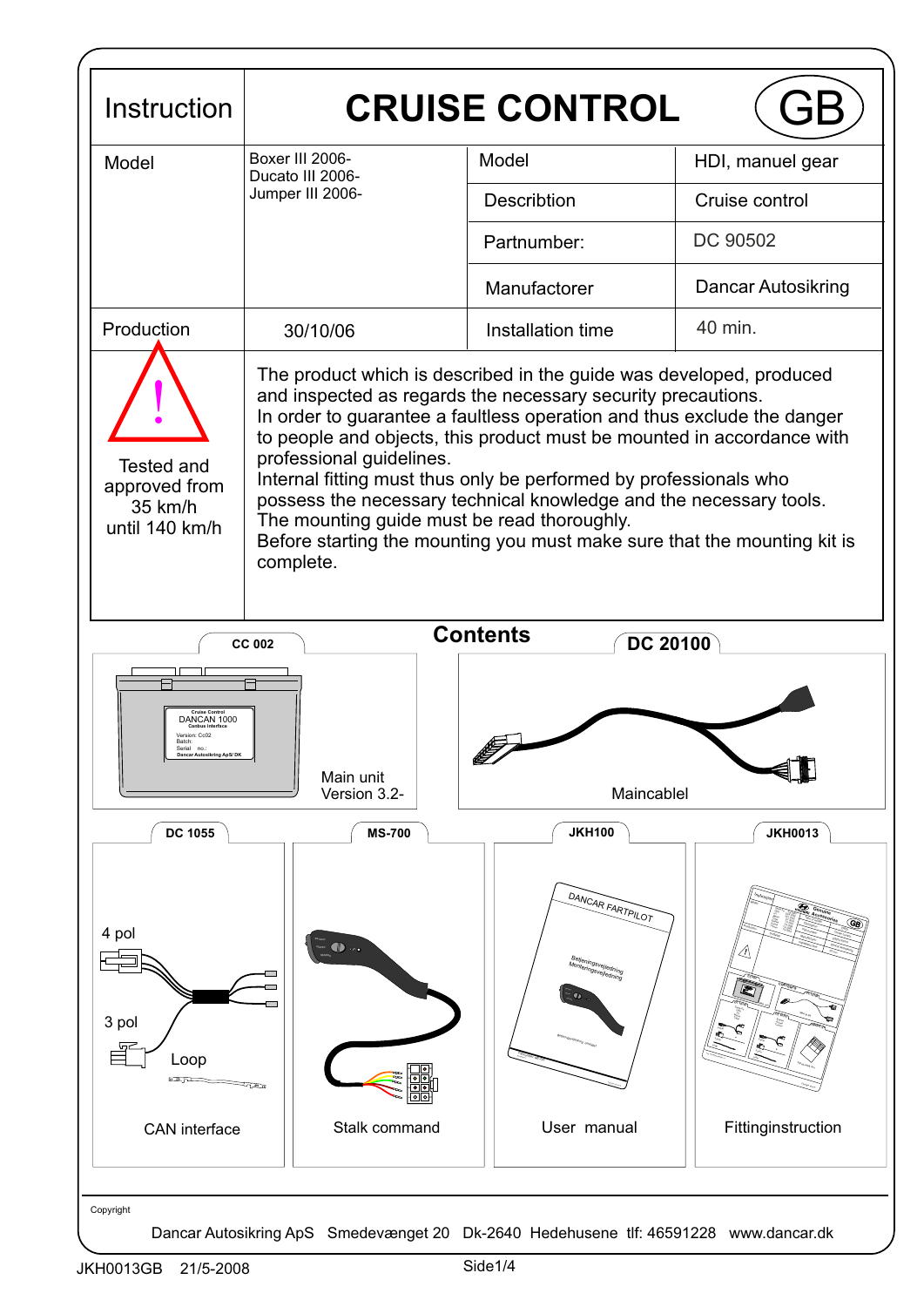







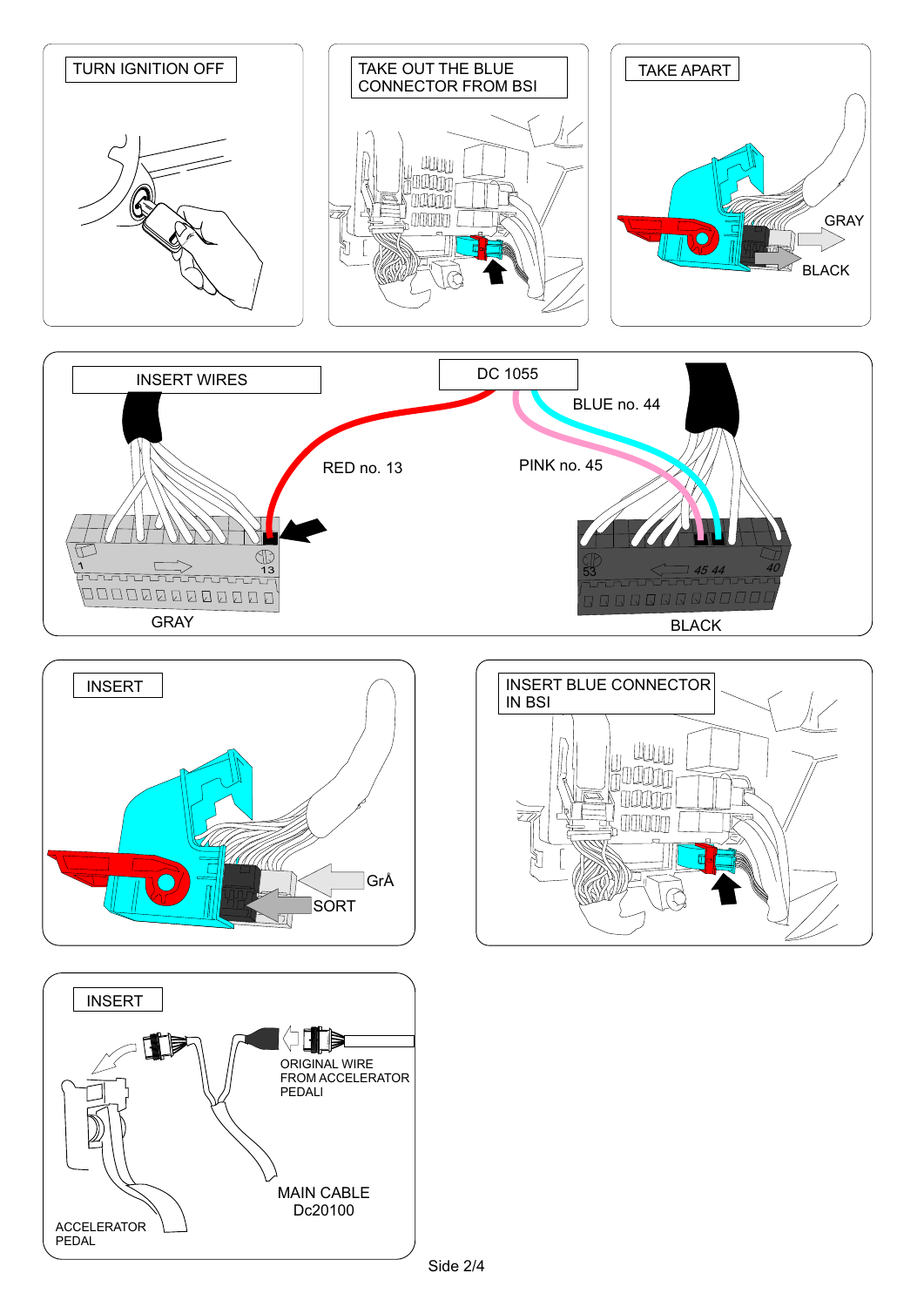

| DATA                           |                    |  |  |  |  |  |
|--------------------------------|--------------------|--|--|--|--|--|
| <b>Tecnical information:</b>   |                    |  |  |  |  |  |
| Consumption                    | 20 mAh             |  |  |  |  |  |
| Dimensions:                    | 82X53X27           |  |  |  |  |  |
| Weight:                        | 57 g.              |  |  |  |  |  |
| Supply:                        | 12 v. dc           |  |  |  |  |  |
| Marking:                       | <b>E11</b> marking |  |  |  |  |  |
| Patent:                        | PR 176226          |  |  |  |  |  |
| TÜV/KBA:                       | 90989              |  |  |  |  |  |
| User instruction:              | Seperat            |  |  |  |  |  |
| e <sub>11</sub>                |                    |  |  |  |  |  |
| 10R-023610 Part No. 01T-063338 |                    |  |  |  |  |  |